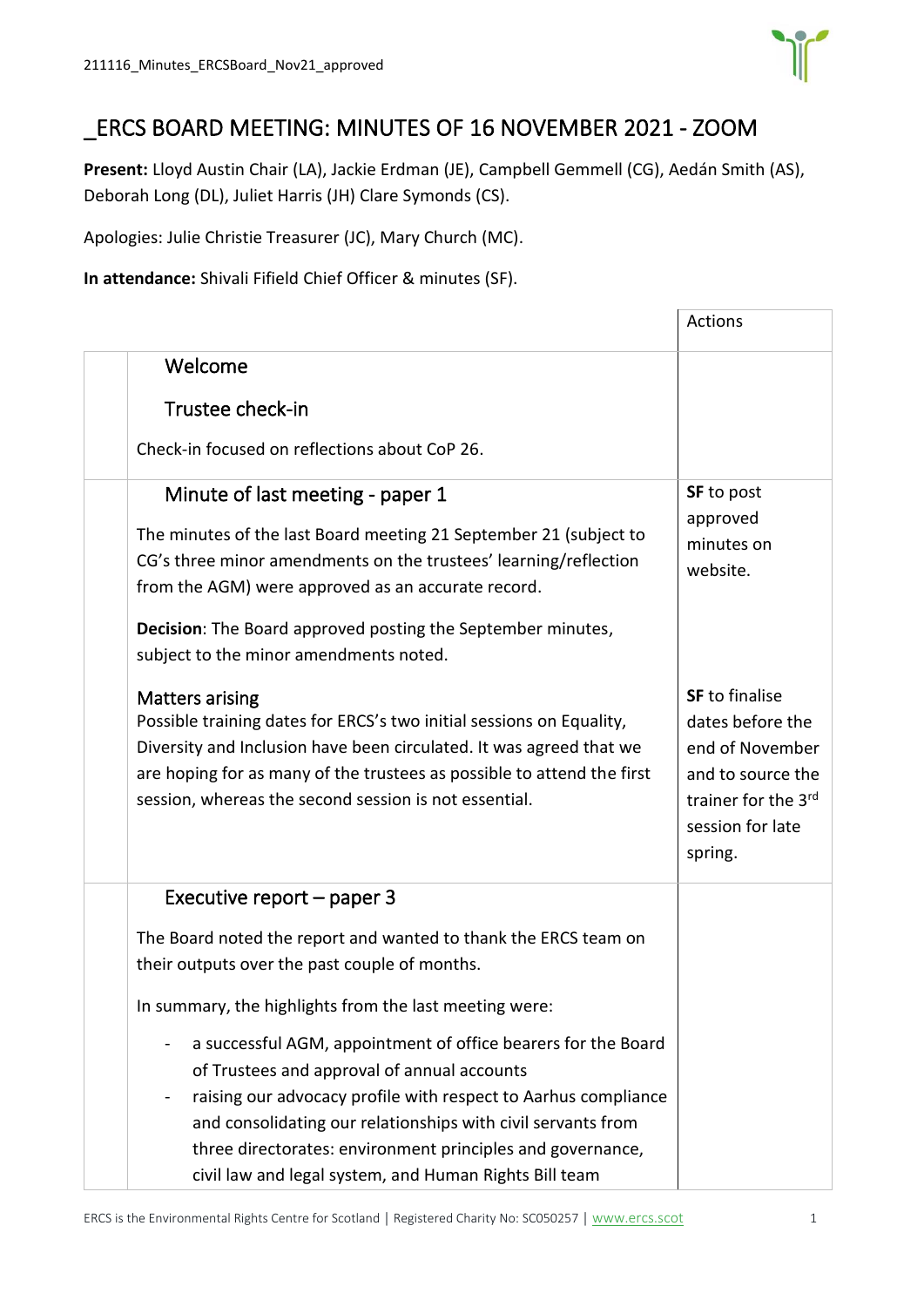

| consolidating our relationships with civil society organisations,<br>Environmental Standards Scotland, and Scottish Association of<br>Law Centres.                                                                                                                                                                                                                                                                                                                                |                                                                                                 |
|-----------------------------------------------------------------------------------------------------------------------------------------------------------------------------------------------------------------------------------------------------------------------------------------------------------------------------------------------------------------------------------------------------------------------------------------------------------------------------------|-------------------------------------------------------------------------------------------------|
| Advice service<br>The board welcomed Paper 3a Advice Summary Table of the 31 cases<br>referred to ERCS between May and October. JE asked for clarification<br>on 'N/A' as a descriptor in the 'ERCS's output and enquirer outcomes'.<br>SF will ask Ben to update the paper and provide an explanation.                                                                                                                                                                           | BC to clarify 'N/A'<br>description on<br>case summary<br>table and re-<br>circulate.            |
| Finance<br>The Chief Officer and Treasurer will review the budget and financial<br>forecast for the 15 February Board Meeting. This will include<br>recommendations for the annual review of pay as outlined in ERCS'<br>Pay, Remuneration and Pension Policy. The priority will be to<br>determine the salary award for April 2022.<br>In addition, and if funds allow, the Operations Group will consider the<br>salary and hours of the Finance and Administration Officer and | SF/JC to present<br>revised budget<br>and financial<br>forecast for Feb<br><b>Board Meeting</b> |
| Advocacy Officer.<br>CS asked for clarification on the current justification for staff salaries.<br>The Board noted that a comprehensive benchmarking exercise was<br>undertaken for all the posts last year and this is now factored into the<br>annual performance and personal development review.                                                                                                                                                                             |                                                                                                 |
| <b>Decisions</b><br>The Board noted the budget, income and expenditure to date<br>and confirmation that ERCS is able to meet its cash<br>commitments for the next three months and a credible budget<br>for the next six months (going concern test).<br>The Board approved the revised policies for Internal Financial<br>-<br>Controls and Procurement.                                                                                                                         |                                                                                                 |
| Governance<br>Constitution<br><b>Decision:</b> The Board formally adopted the amended Constitution as<br>approved at the AGM and accepted by OSCR. Lloyd to sign.                                                                                                                                                                                                                                                                                                                 | SF to upload<br>revised<br>Constitution on<br>website.<br>All to hold 27                        |
| <b>AGM</b><br>It was agreed to host the AGM on 27 October either 1-2pm or<br>evening, depending on feedback after consulting with members.                                                                                                                                                                                                                                                                                                                                        | October 2022 as<br>AGM date.                                                                    |